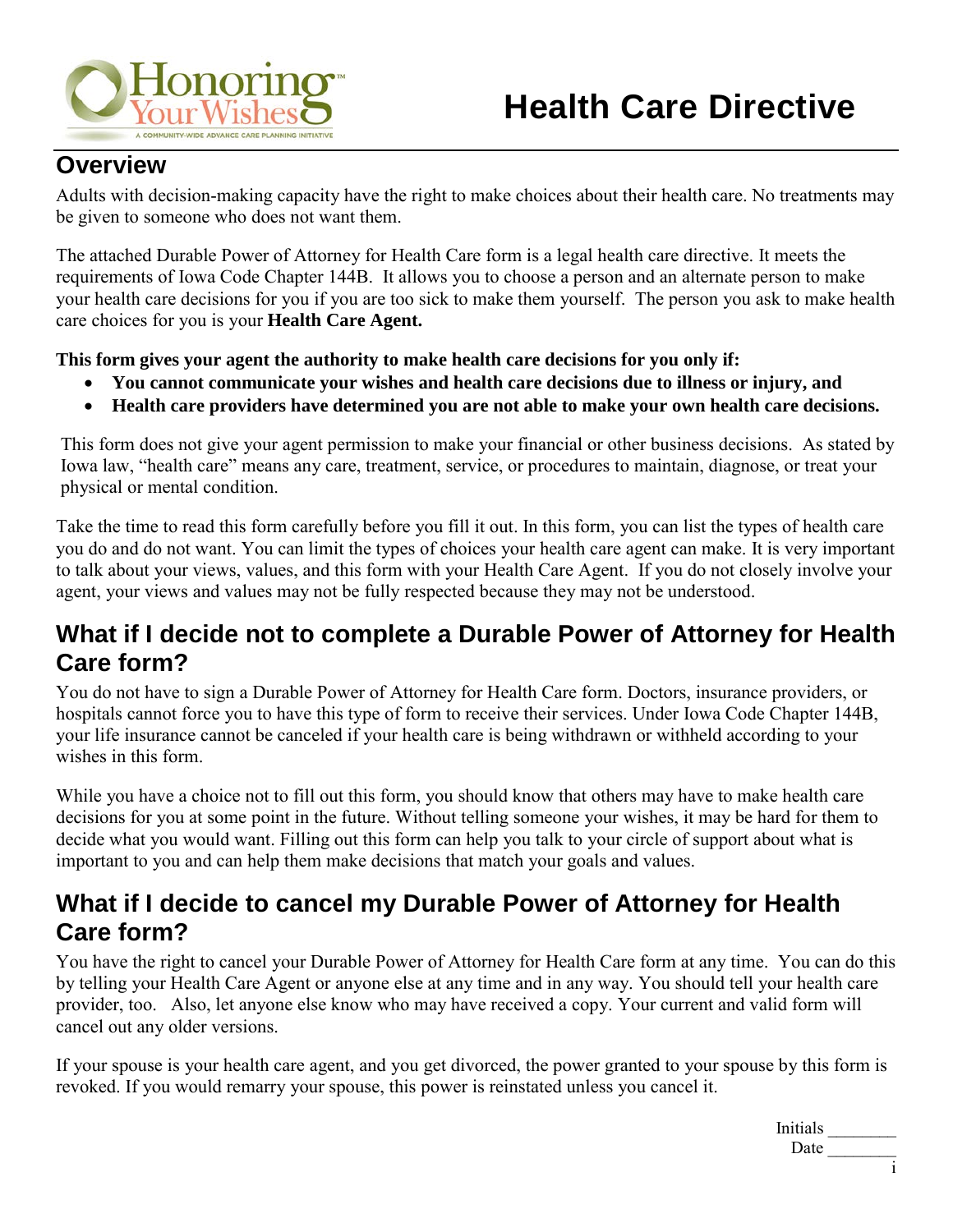## **Who should I choose to be my Health Care Agent?**

A family member or friend who:

- Is at least 18 years old
- Knows you well
- Can be there for you when you need them
- Is willing to learn about your goals and values for health care decisions
- You trust will do what is best for you, and will follow your wishes
- Can make decisions under sometimes stressful situations

# **What kind of choices can my Health Care Agent make?**

Your agent can decide:

- Which doctors, nurses, social workers or other health care team members may provide you care
- Which hospitals or clinics will treat your conditions
- The types of medicines, immunizations/vaccinations, tests, or treatments you get

## **What do I do with the form after I fill it out?**

When you have completed your health care directive, you should:

- Tell the person you named as your Health Care Agent if you have not done so. Make sure the person feels able to do this important job for you in the future.
- Make copies:
	- $\Box$  1 copy for yourself
	- $\Box$  1 copy for your Health Care Agent and any alternates
	- $\Box$  1 copy to share and talk about with your doctor or other health care providers
	- $\Box$  1 copy for the hospital where you have been treated or would go in an emergency
	- $\Box$  extra copies to share with others (friends, family, clergy, attorney)

A copy of this form is as legally valid as the original.

Copies of this form will be given or have been given to:

| 1. $\overline{\phantom{a}}$ |
|-----------------------------|
| 2. $\qquad \qquad$          |
| $\overline{\mathbf{3.}}$    |
| $\overline{4}$ .            |
|                             |
| 6.                          |
|                             |

Initials \_\_\_\_\_\_\_\_ Date  $\frac{1}{\sqrt{1-\frac{1}{2}}\cdot\frac{1}{2}}$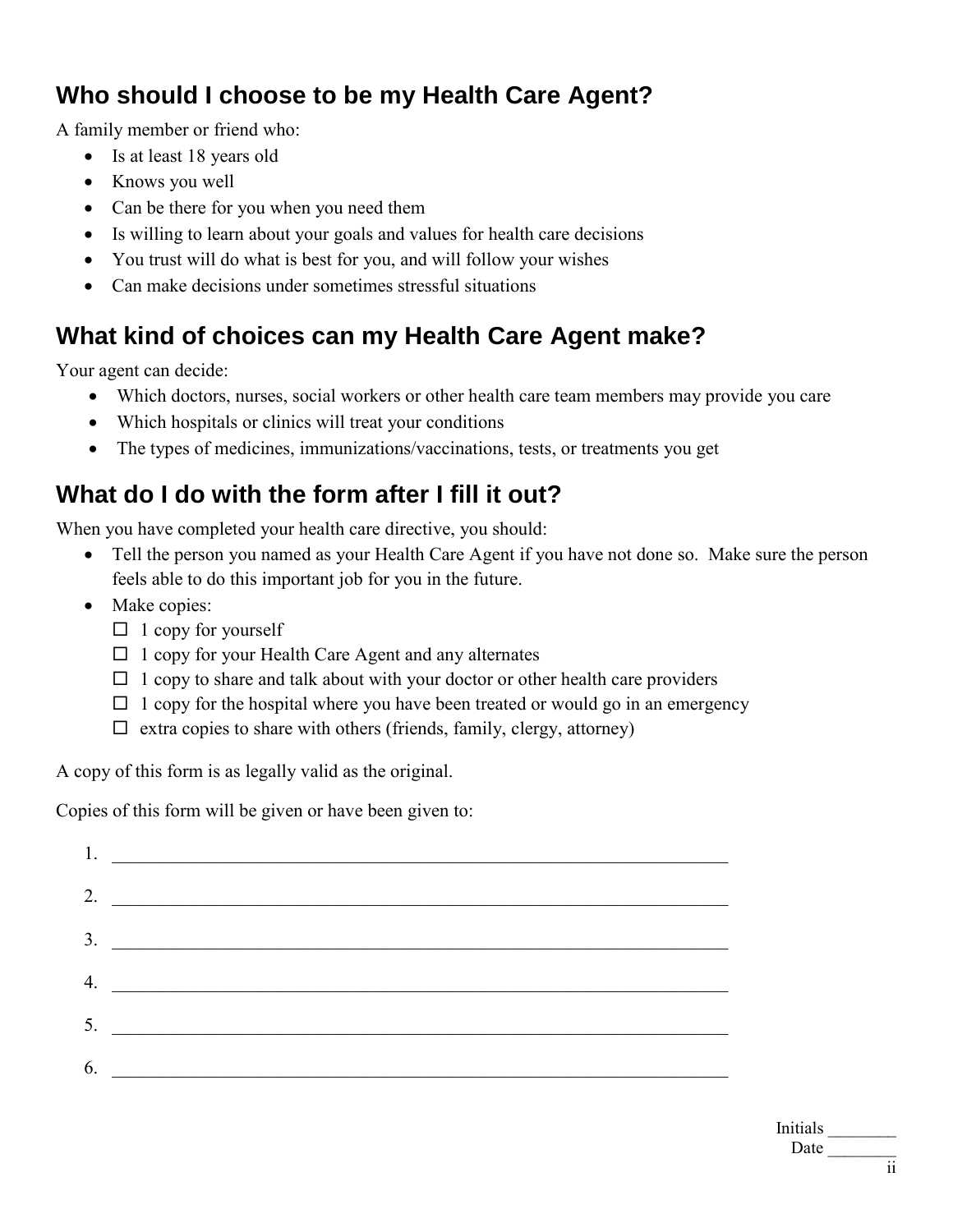

# **Durable Power of Attorney for Health Care Decisions**

|                                    |                                                              | $I,$ (date of birth) (date of birth)                                                                                                                                                                                                                                                                      |
|------------------------------------|--------------------------------------------------------------|-----------------------------------------------------------------------------------------------------------------------------------------------------------------------------------------------------------------------------------------------------------------------------------------------------------|
| select as my Health Care Agent:    |                                                              |                                                                                                                                                                                                                                                                                                           |
|                                    |                                                              |                                                                                                                                                                                                                                                                                                           |
|                                    |                                                              | Home: Cell: Cell: Work Work                                                                                                                                                                                                                                                                               |
|                                    |                                                              |                                                                                                                                                                                                                                                                                                           |
| known.                             |                                                              | I give to my agent the power to make health care decisions for me. This power exists only when I am<br>not able, in the judgment of my health care provider, to make my own health care decisions. My<br>Health Care Agent must act consistently with my desires as stated in this form or otherwise made |
|                                    |                                                              | If the first person cannot be my Health Care Agent, I then select as my alternate Health Care Agent:                                                                                                                                                                                                      |
|                                    |                                                              |                                                                                                                                                                                                                                                                                                           |
|                                    |                                                              | Home: Cell: Cell: Work: Work:                                                                                                                                                                                                                                                                             |
|                                    |                                                              |                                                                                                                                                                                                                                                                                                           |
| I understand my Health Care Agent: |                                                              |                                                                                                                                                                                                                                                                                                           |
| provider.<br>alive.                |                                                              | • Will make choices for me only after I cannot make them myself in the judgment of my health care<br>• Can tell my health care provider to stop giving me health care, even if it is needed to keep me                                                                                                    |
| vaccinations.                      |                                                              | • Can make decisions about all aspects of my care including but not limited to immunizations and                                                                                                                                                                                                          |
|                                    |                                                              | • Can choose my health care providers, including hospitals, doctors, and end-of-life care.                                                                                                                                                                                                                |
|                                    |                                                              | • Can look at my medical records and share my health care information as permitted (see page 2).                                                                                                                                                                                                          |
|                                    | Can sign releases or other forms about my medical treatment. |                                                                                                                                                                                                                                                                                                           |
|                                    | Can decide if I should join a research study.                |                                                                                                                                                                                                                                                                                                           |
|                                    |                                                              | I now cancel all prior Durable Powers Of Attorney for Health Care Decisions.                                                                                                                                                                                                                              |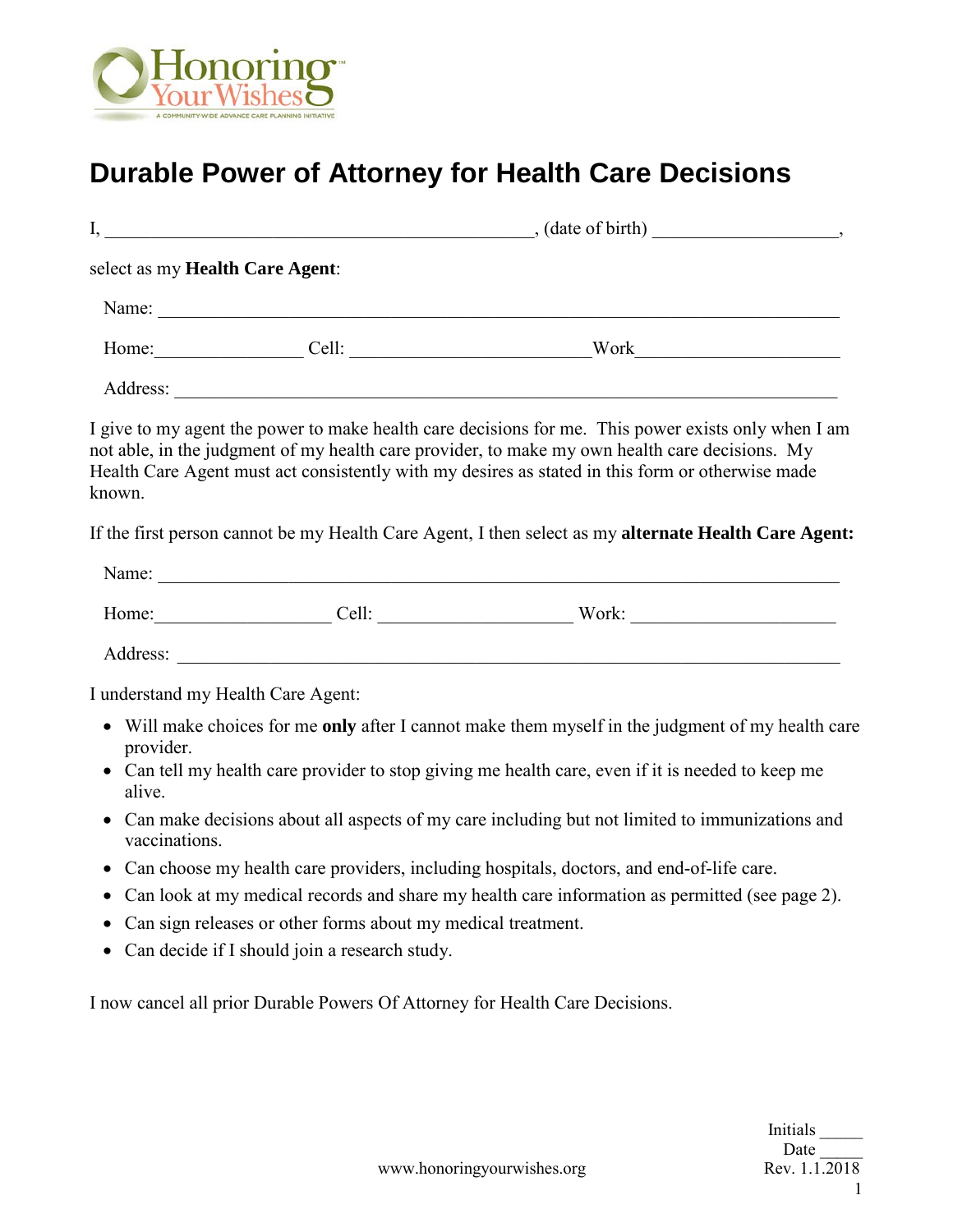# **Consent for My Health Care Agent to Act as My Personal Representative and Consent for Release of Protected Health Information**

I authorize my Health Care Agent to act as my personal representative for purposes of the Health Insurance Portability and Accountability Act (HIPAA) of 1996. This includes amendments to HIPAA during any time that my Health Care Agent is acting on my behalf.

I give my Health Care Agent permission to ask for, receive, or look at any information about my physical or mental health. I approve that any health care provider, health plan, hospital, clinic, laboratory, pharmacy, insurance company, or other health care related business can share my personal health information and medical records with my Health Care Agent. This includes any past, present or future medical or mental illness regarding my ability to make health care choices. This permission includes information protected by HIPAA.

I understand my Health Care Agent can sign authorizations, releases, or other records that may be needed to get this information. My Health Care Agent can also consent for the release of my information to others. I understand that my Health Care Agent may share this information with others. This means that my information is no longer protected by HIPAA.

I also have the right to look at any information shared with my Health Care Agent.

I will mark with my initials the information that my Health Care Agent **cannot** have access to:

\_\_\_\_\_ Alcohol, drug, and other substance abuse

\_\_\_\_\_ Behavioral and mental health

Sexually transmitted diseases, AIDS, and HIV-related information

Genetic tests

I understand my Health Care Agent's access to my personal health information by this document ends when I die. I can cancel this permission and consent at any time by telling my health care provider.

\_\_\_\_\_\_\_\_\_\_\_\_\_\_\_\_\_\_\_\_\_\_\_\_\_\_\_\_\_\_\_\_\_\_\_\_\_\_\_\_\_\_\_\_\_\_\_\_\_\_\_\_\_\_\_\_\_\_\_\_\_\_\_\_\_\_\_\_\_\_\_\_\_\_\_\_\_\_\_\_

| ٧ |  |
|---|--|
|   |  |

Sign your name

**X** \_\_\_\_\_\_\_\_\_\_\_\_\_\_\_\_\_\_\_\_\_\_\_\_\_\_\_\_\_\_\_\_\_\_\_\_\_\_\_\_\_ \_\_\_\_\_\_\_\_\_\_\_\_ / \_\_\_\_\_\_\_\_ / \_\_\_\_\_\_\_\_\_\_\_\_\_\_

Print your name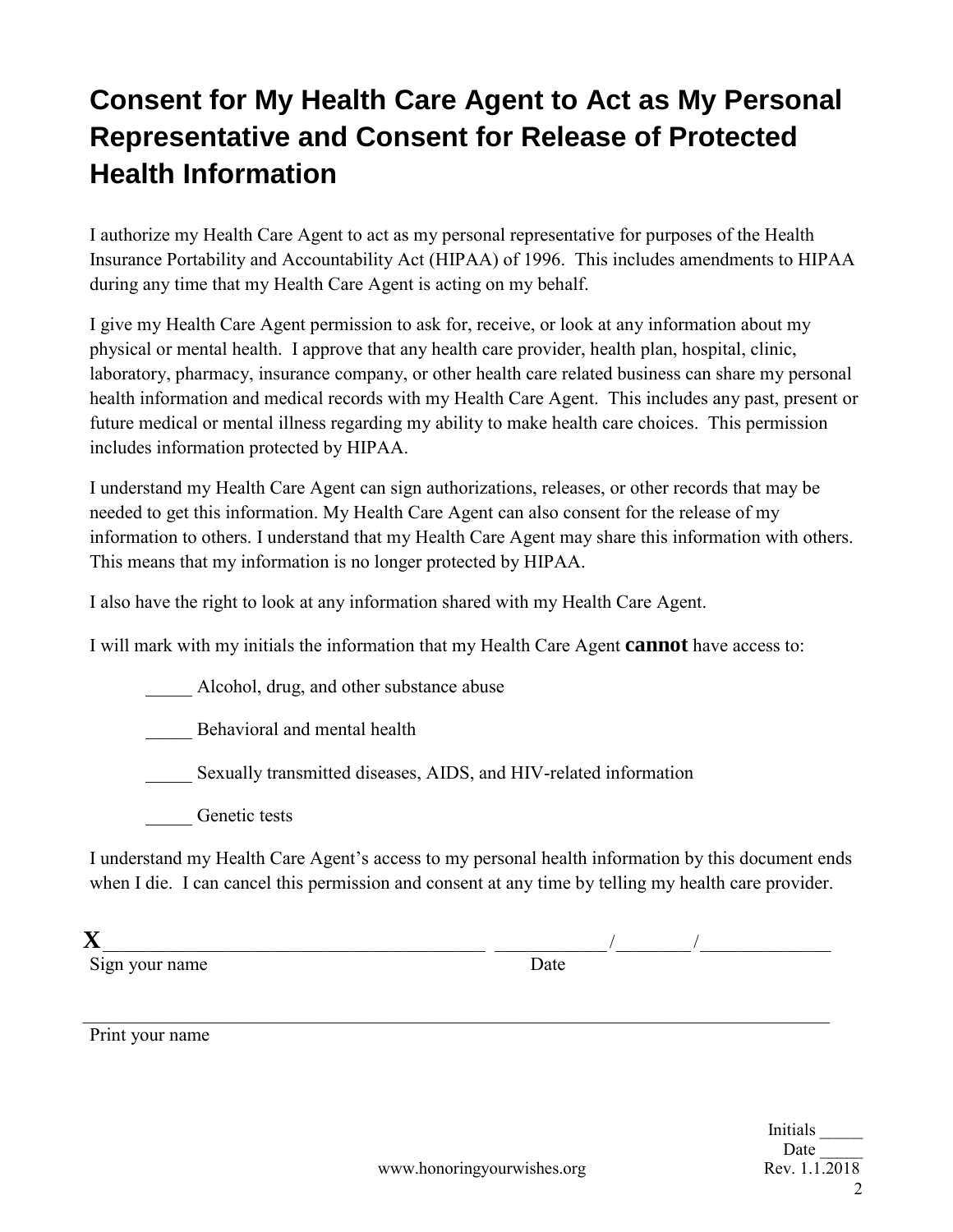# **List of Desires, Special Provisions, or Limits**

Sections A through F are specific instructions for my Health Care Agent and/or health care provider and team providing my health care. If I need treatment in a state that does not accept this Durable Power of Attorney for Health Care, or my Health Care Agent cannot be contacted, I want these instructions to be followed based on common law and my legal right to direct my health care.

### **Instructions for Filling in This Part**

You do not have to give any written instructions or make any selections in this section. If you choose not to give any instructions, your Health Care Agent will make choices based on:

- Your verbal instructions
- What is felt to be in your best interest

If you choose not to give any instructions, draw a line and write "no instructions" across the page or section.

## **A. People Who My Health Care Agent Should Include in Decision-Making Steps**

I ask that my Health Care Agent make an effort to include these people in my health care decisions:

### **B. Religion / Faith**

#### **(Write your initials and fill in the sections to help meet your wishes)**

I am of the the state of the state of the state of the state of the state of the state of the state of the state of the state of the state of the state of the state of the state of the state of the state of the state of th

I ask that my Health Care Agent or health care team call my faith-based group. The name and phone number of my faith community are:

\_\_\_\_\_\_\_\_\_\_\_\_\_\_\_\_\_\_\_\_\_\_\_\_\_\_\_\_\_\_\_\_\_\_\_\_\_\_\_\_\_\_\_\_\_\_\_\_\_\_\_\_\_\_\_\_\_\_\_\_\_\_\_\_\_\_\_\_\_\_\_\_\_\_\_\_\_\_\_\_\_

My specific religious or spiritual requests are:

I am non-religious.

Initials \_\_\_\_\_ Date 3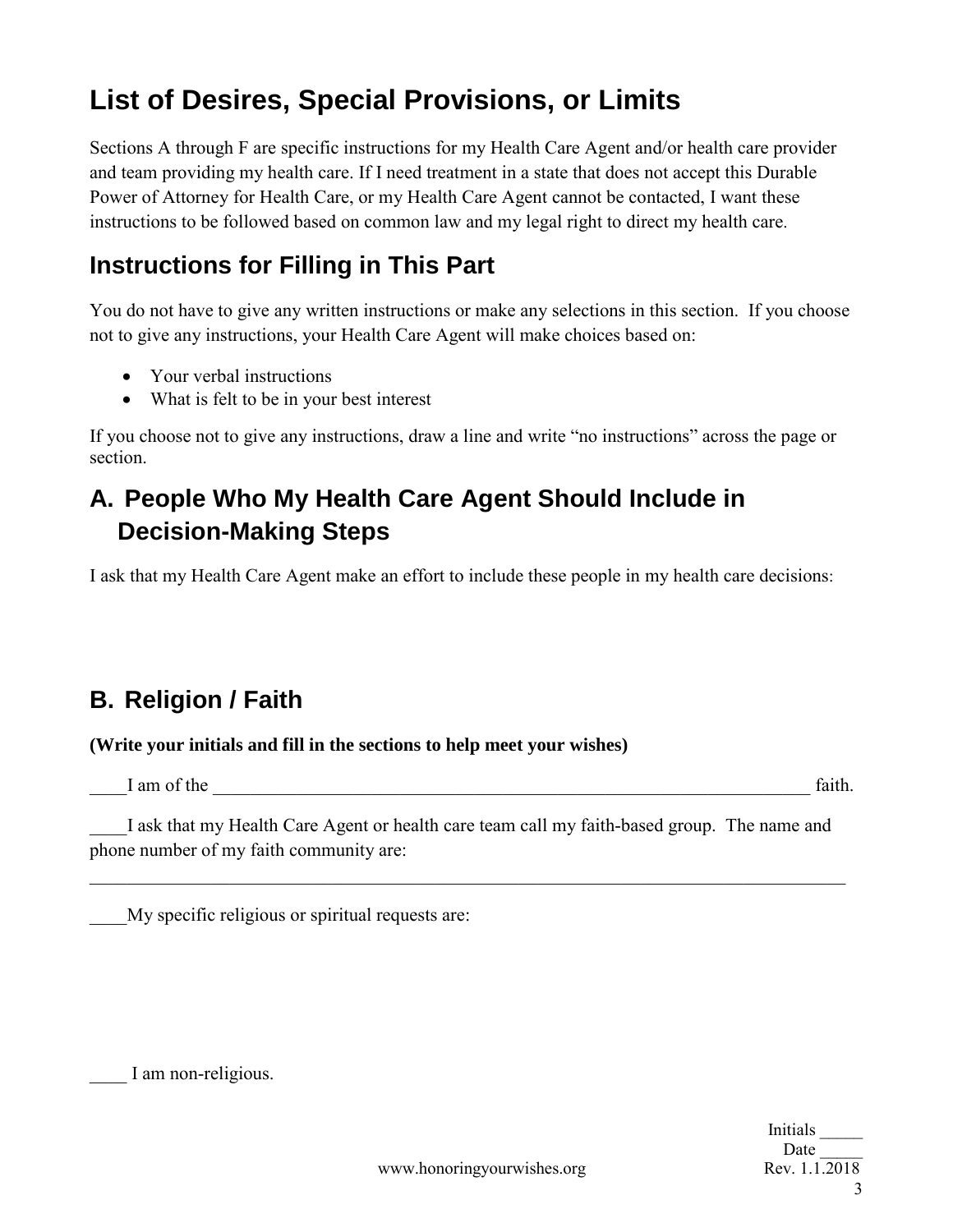## **C. My Wishes**

I understand that I will receive care to keep me as comfortable as possible. I will be offered pain medicine. I will be offered food and fluids by mouth if I am able to swallow.

1. I also have these requests for my health care team:

2. If possible, I would like the following for comfort and support (rituals, music, visitors, etc.):

3. The things that make life most worth living to me are:

4. My beliefs about when life would no longer be worth living:

5. My thoughts and feelings about where I would like to die:

6. A message to my family and friends: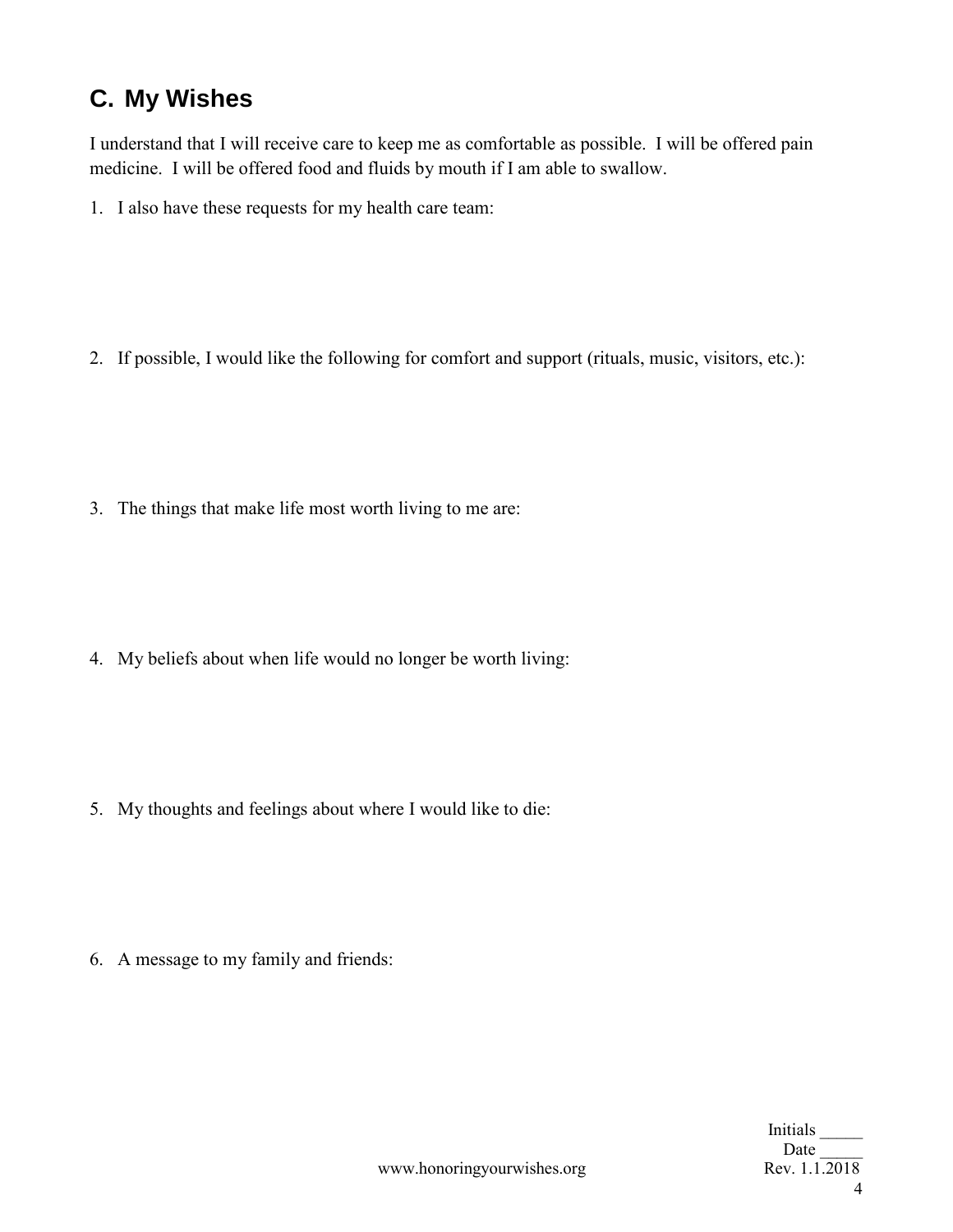## **D. Stopping Treatments to Prolong My Life If I Have a Severe Permanent Brain Injury**

**If I reach a point where I can no longer make decisions for myself and it is reasonably certain that I will not recover my ability to know who I am or where I am (Write your initials on the line if you agree):**

\_\_\_\_ I want to **stop or withhold all treatments that are prolonging my life**. This includes but is not limited to tube feedings, IV (intravenous) fluids and medications, respirator/ventilator (breathing machine), dialysis, blood products, and antibiotics.

## **E. Cardiopulmonary Resuscitation (CPR)**

CPR is a treatment used to try to restart a person's heart rhythm and breathing when they have stopped. It may involve:

- chest compressions (pushing hard on your chest to keep your blood pumping)
- medicines in your veins
- electrical shocks
- a breathing tube

I understand that CPR can save a life. I also understand that it does not work as well for people who have chronic (long-term) health problems and/or an illness that can no longer be treated.

My CPR choice listed below may be reconsidered by my Health Care Agent in light of my other instructions or new medical information. My Health Care Agent may act on my behalf if I cannot make my own choices.

If I do not want CPR tried, my health care provider should be told about my choice. If I show below that I do not want CPR, I understand this choice alone will not stop emergency workers from attempting CPR in an emergency. Other papers may be needed to control the actions of emergency workers.

#### **Choose one option. Mark with your initials.**

**I want CPR** tried if my heart stops or if I stop breathing.

**I want CPR** tried if my heart stops or if I stop breathing unless my health care provider decides any one of the following:

- I have an untreatable illness or injury and am dying, or
- I have little chance of surviving if my heart or breathing stops, or
- I have little chance of living much longer and the process of CPR would cause me significant suffering.

\_\_\_\_**I do not want CPR** tried if my heart stops or if I stop breathing. Rather, I want to allow a natural death.

> Initials \_\_\_\_\_ Date 5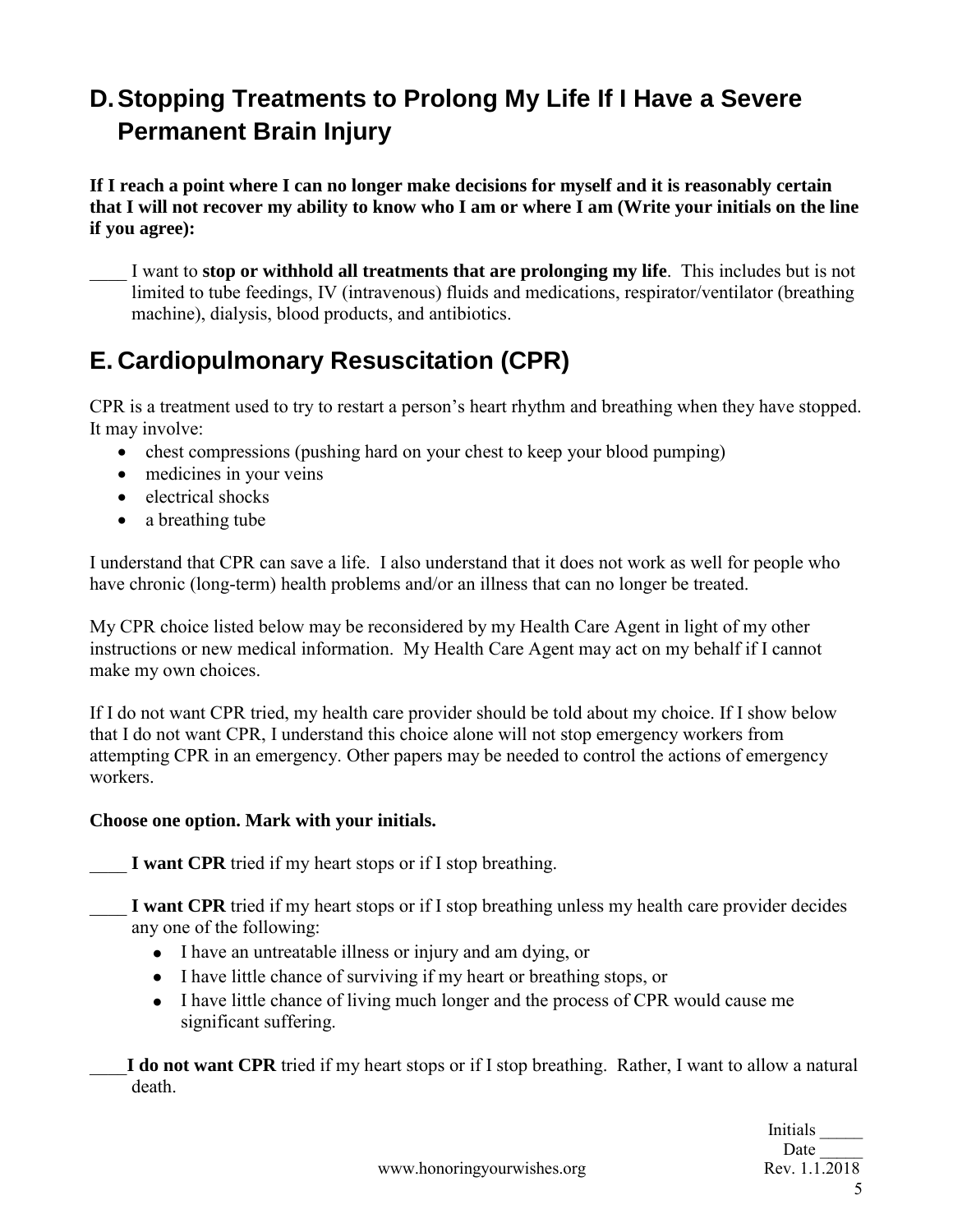#### **F. After I Die**

**(Write your initials and fill in the section that meets your wishes)**

#### **Organ Donation:**

**\_\_\_\_ I want** to donate my organs, tissues, and eyes if able. My specific wishes (if any) are:

\_\_\_\_ I am registered with the Iowa Donor Network.

\_\_\_\_ My driver's license is marked "Y" for "yes".

**\_\_\_\_ I do not want** to donate my organs, tissues or eyes.

#### **Body Donation:**

A **different** option is to donate your body. These arrangements must be made **before** your death. If you wish to donate your body after death to medical science, please call a school listed below:

|           | University of Iowa Carver College Of Medicine<br>Department of Anatomy and Cell Biology | $(319)$ 335-7762   |
|-----------|-----------------------------------------------------------------------------------------|--------------------|
| $\bullet$ | Palmer College of Chiropractic in Davenport<br>Department of Life Sciences              | $(563) 884 - 5785$ |
| $\bullet$ | Des Moines University Body Donor Program<br>Department of Anatomy                       | $(515)$ 271-1481   |

I have registered my body to be donated to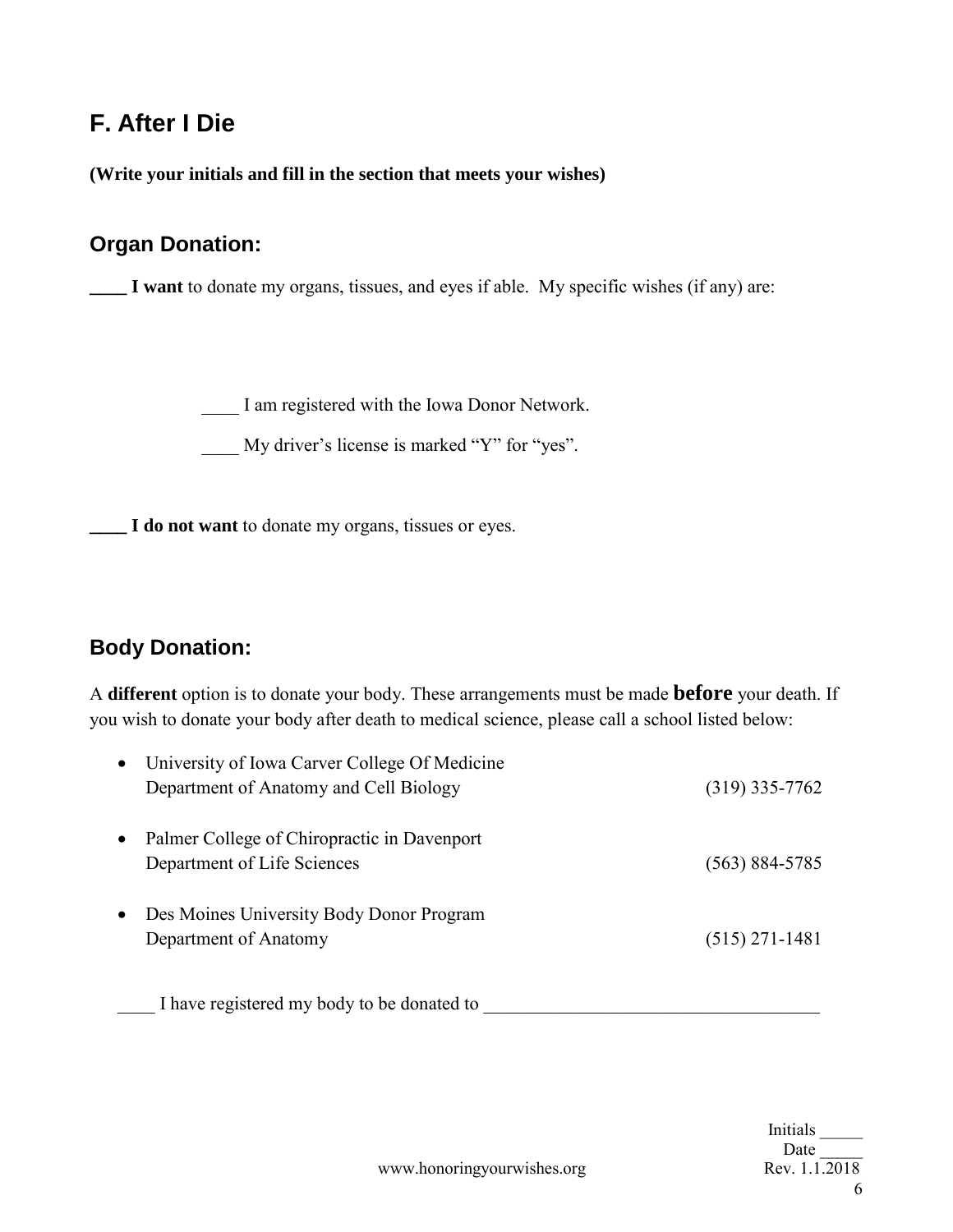## **How to Make This a Legal Document**

In order for this form to be valid, it must be acknowledged or witnessed in **one** of the following ways:

• It must be signed by you in the presence of a notary public in Iowa.

#### **Or**

• It must be signed by two witnesses. You and your two witnesses must all be present when the document is signed.

If you choose to use witnesses, they must:

- Be at least 18 years old
- Watch you sign this form
- Watch the other witness sign this form

#### **Your witnesses cannot:**

- Be your Health Care Agent or alternate health care agent
- Be your health care provider attending to you on the date this form is signed
- Work for your health care provider

#### **Also, one witness cannot:**

• Be related to you by blood, marriage, or adoption

#### **Sign your name at the X and write the date below:**

| $\mathbf X$                                                                                                                                                       |      |      |              |          |
|-------------------------------------------------------------------------------------------------------------------------------------------------------------------|------|------|--------------|----------|
| Sign your name (or have designee sign your name)                                                                                                                  |      | Date |              |          |
| Print your name (or have designee print your name)                                                                                                                |      |      |              |          |
| Address                                                                                                                                                           | City |      | <b>State</b> | Zip Code |
| If you are physically not able to sign this form, you can ask another person to sign it for you in your<br>presence and in the presence of a notary or witnesses. |      |      |              |          |
| I cannot sign my name because:                                                                                                                                    |      |      |              |          |
| If I cannot sign my name, I ask the following person (your designee) to sign for me (print name):                                                                 |      |      |              |          |

Signature (of person asked to sign):

\_\_\_\_\_\_\_\_\_\_\_\_\_\_\_\_\_\_\_\_\_\_\_\_\_\_\_\_\_\_\_\_\_\_\_\_\_\_\_\_\_\_\_\_\_\_\_\_\_\_\_\_\_\_\_\_\_\_\_\_\_\_\_\_\_\_\_\_\_\_\_\_\_\_\_\_\_\_\_\_\_\_